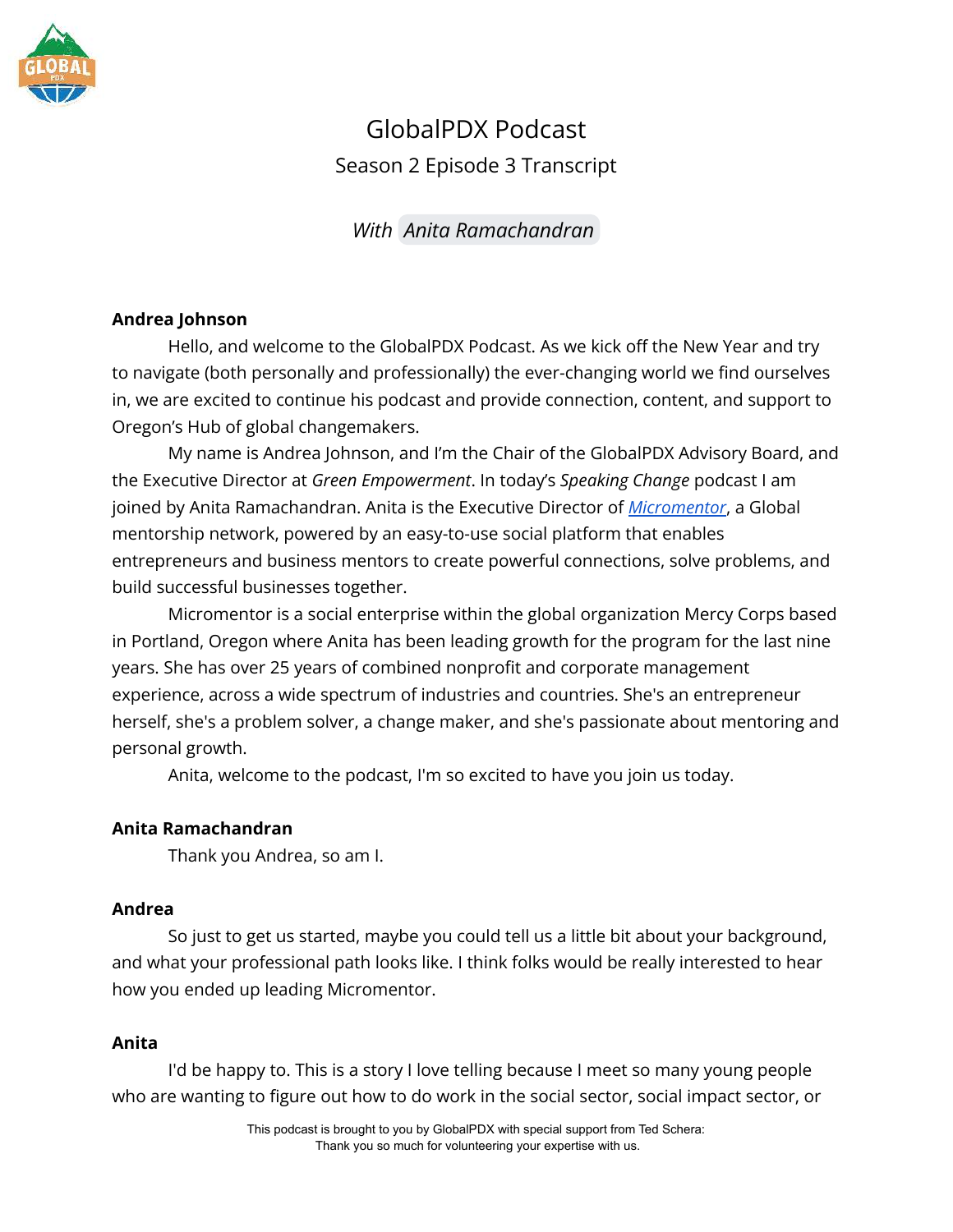

whatever it is the path that they're looking for. It's tough when you're starting out and you wonder how you could get to do the things that you really want to do. And my path, if it's any example, it's a meandering one. There is no straight straight journey. So I came to this country when I was 18, and I was born in India, did my high schooling there, and then came here. I had an arranged marriage when I was very young, I had a kid when I was very young. So I had to pause my education here and there, a few times. Eventually moved to Portland, Oregon and started my undergraduate program through the community college system, which was affordable and accessible. It allowed me to do things in a way that fit the lifestyle of having a young child at home. So I did my undergrad in environmental science and economics, and couldn't find a job in environmental science!

## **Andrea**

Sounds familiar! I did the same thing. (laughing)

## **Anita**

When you live in Portland there are a lot of people who've been doing that for years! And so it was a little hard to break into that field. I ended up working in local government/community programs at Washington County. And then went on to (through Portland State) get my MBA and was fortunate to find a job. I was very lucky to have a job in the marketing field at Freightliner at Daimler trucks. That's another thing I tell people: picking up skills is really important. If you can get that at a place where employees are valued, and you have a good working environment, those things are essential. It may not be all the things that you dreamed of, but I was very fortunate and happy to have had that start.

Continued that on and then moved to Xerox where I managed channel marketing operations for North American business, and as I did that the other track of life, that had started also when I was around 21-22, was to start a nonprofit organization called SAWERA (South Asian Women Empowerment Resource Alliance). A few of us (women who I had met through some social circles(about 6-7 of us)) decided to start that to help South Asian women who were experiencing domestic violence in Oregon. We found that it can be isolating, in addition to the domestic violence itself, there are a lot of factors that prevent women from getting help or seeking help, or even knowing about it. Language, cultural norms, within the society there are a lot of myths and misconceptions about what domestic violence looks like in the South Asian community.

So I started that and that was sort of my volunteer work that I was doing for like 15 years. Eventually, after about 5-6 years at Xerox and I had been doing (ASWERA) for 15 years, I came to a point where I needed to bring some congruence in my life (*do good* AND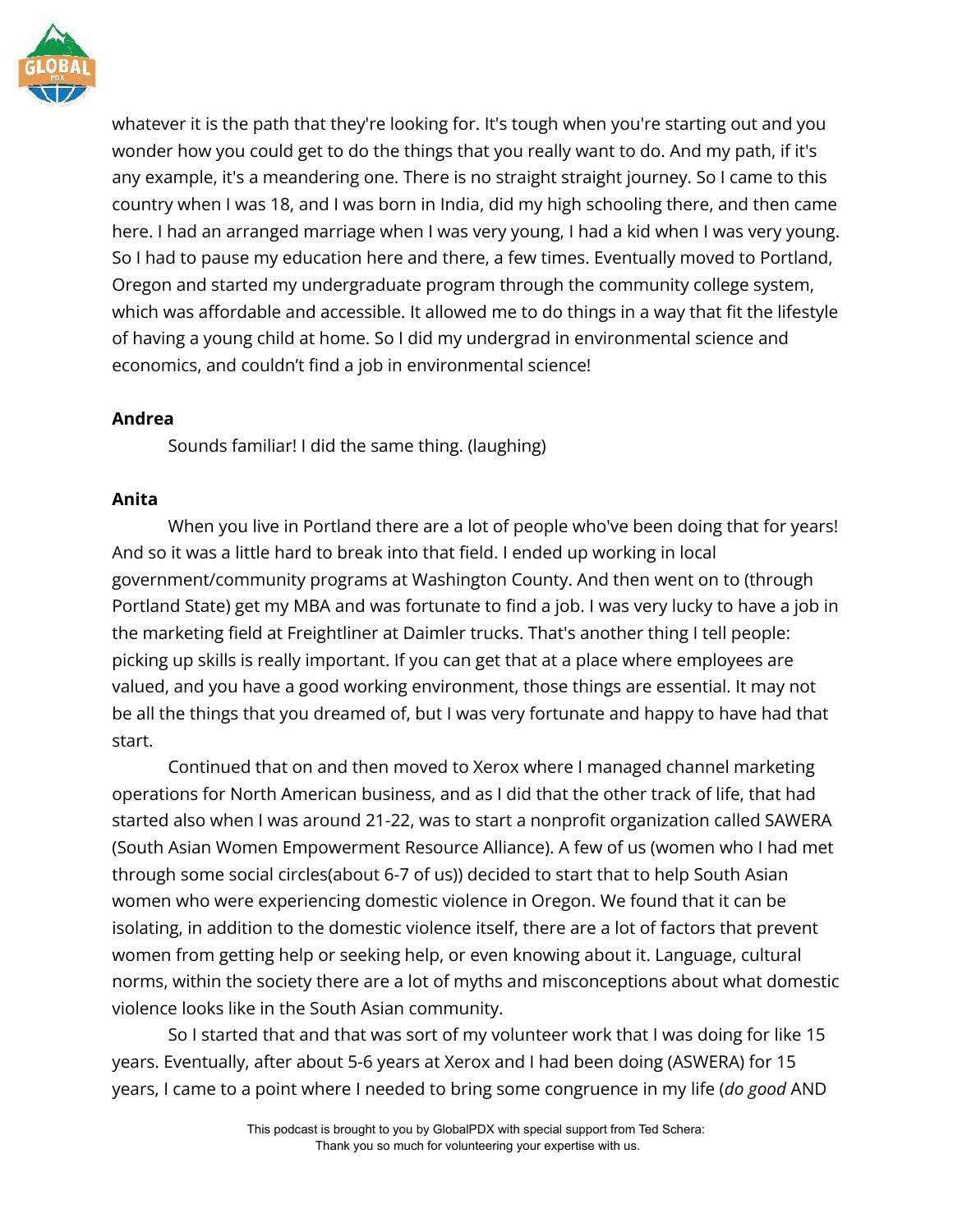

*get paid* at the same time). That was around the time when I was fortunate enough to see this opportunity of Micromentor at Mercy Corps. I knew very little about both of them at that time. But they took a leap of faith on me, and I took a leap of faith in this career change. That is how I started my journey at Micromentor. I think I had the right combination of a business background and nonprofit and so it was helpful. At that time at Micromentor there were only two other people and we were really just figuring out how to build a business model for, what at that time, just felt like a small program within Mercy Corps. So, that's a long answer to your short question!

#### **Andrea**

No, it's a great answer! I think it's also amazing what you mentioned about developing skills and finding a time where you can combine both passion and having it be your profession. I think a lot of folks that are GlobalPDX members, and our audience, are really interested in finding that, and getting to have both of those things. So it's amazing that you got to have that.

So you mentioned Mercy Corps briefly. Mercy Corps is a founding member of GlobalPDX, I think they are pretty well known in Oregon (and globally), and you are an extension of that. So can you give us a little history of how Micromentor came about, and where you are at now?

## **Anita**

Micromentor was founded at the Aspen Institute back in the late '90s early 2000s. The founder of Micromentor [Karen Doyle Grossman](https://www.linkedin.com/in/karendoylegrossman/) was working remotely from the bay area, in an environment where internet and platforms and doing business online was starting to pick up. Around the same time at the Aspen Institute there was research being done around how social capitol could help microentrepreneurs. Because financial capitol had been democratized with the micro-finance institutions and the grammen movements had picked up, so around the same time there was research that pointed to democratizing social capital was going to be essential, if not even more important than financial capital. So at the nexus of those two things of Karen living in the same area and being surrounded by tech folks and then this happening in the microenterprise industry in United States gave birth to Micromentos as an ides This happening in the microenterprise incubated there for a little bit to see if there was traction.

Karen came to Mercy Corps to head innovation back in 2006-07 and brought Micromentor with her. So Micromentor found its new home at Mercy Corps around then. The platform itself was built in 2008 and launched there. So Mercy Corps continues to be the home for Micromentor (it sits within the innovation department within Mercy Corps).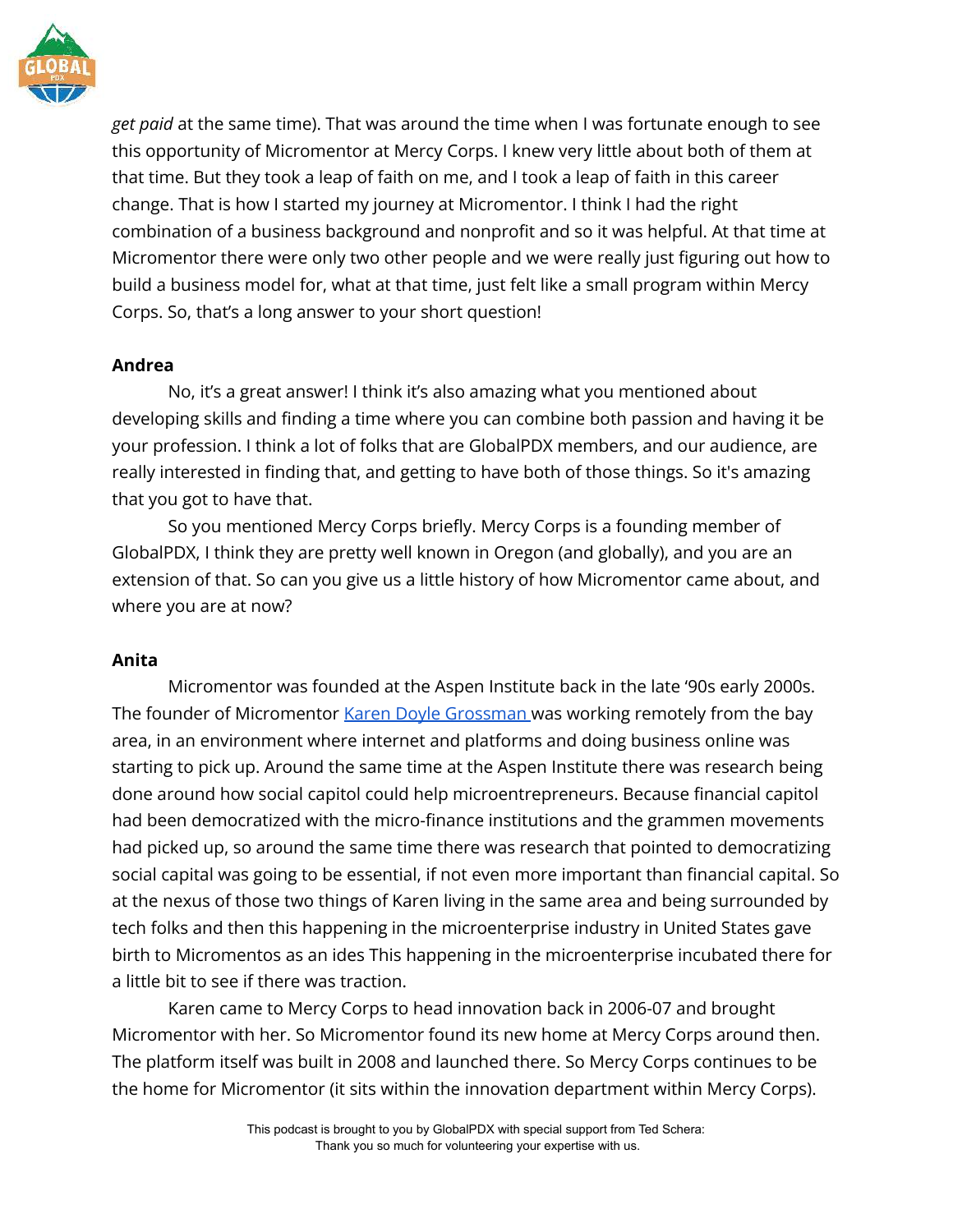

Over the course of my 9 years, Innovations itself has evolved at Mercy Corps. We have a breakthrough pipeline for ideas and ventures, and there are sort of internal ventures that incubate and grow within Mercy Corps and Micromentor is one of them that's still sitting within Mercy Corps as a *breakthrough solution*.

#### **Andrea**

That's so interesting. I love hearing how it fits within the world of innovation. So maybe as a next step you could explain: what does Micromentor actually do? What actually happens within this platform? What are the mechanics and tactics?

#### **Anita**

Micromentor at its core is to allow entrepreneurs around the world to find business mentors. We are an online platform, entrepreneurs and mentors come, sign up, they complete a profile, they state what they can give (or what they need) depending on what role they are playing. And they browse through the site and they can apply filters, and find the person they are looking for. And really the best analogy I can use is "a dating site". So entrepreneurs and mentors come online, they complete their profile and they decide who they want to connect with. They reach out to folks and sometimes it works out and sometimes it doesn't. The idea is from where we sit, we focus on two core principles of how Micromentor was founded. We continue to hold that even though the platform has grown and the technological advancements have happened.

- One is: we really focus on scale. So, what our job is, is to populate that house, and that community, and help them bring in as many people from around the world from diverse communities and backgrounds to be a part of the community
- And Two is: to keep the decision of who they connect with in the hands of the entrepreneurs and the mentors. They have the agency to select and choose and we are not matchmaking (we do not connect folks). People come on the platform and they can send a message to whoever they want to based on their experience, expertise, industry, country, language… whatever it might be that they are looking for.

Like I said it is sort of like a dating site because you come online and you might meet someone and it might be a wonderful fit, and other times it might not be the right timing. People on Micromentor reach out to a few different people, in fact some of them have what we call a "Virtual Board" through the Micromentor platform because they have multiple mentors helping them through the journey. Whether it is through stages of their business, or different aspects of their business. Our community has been growing and it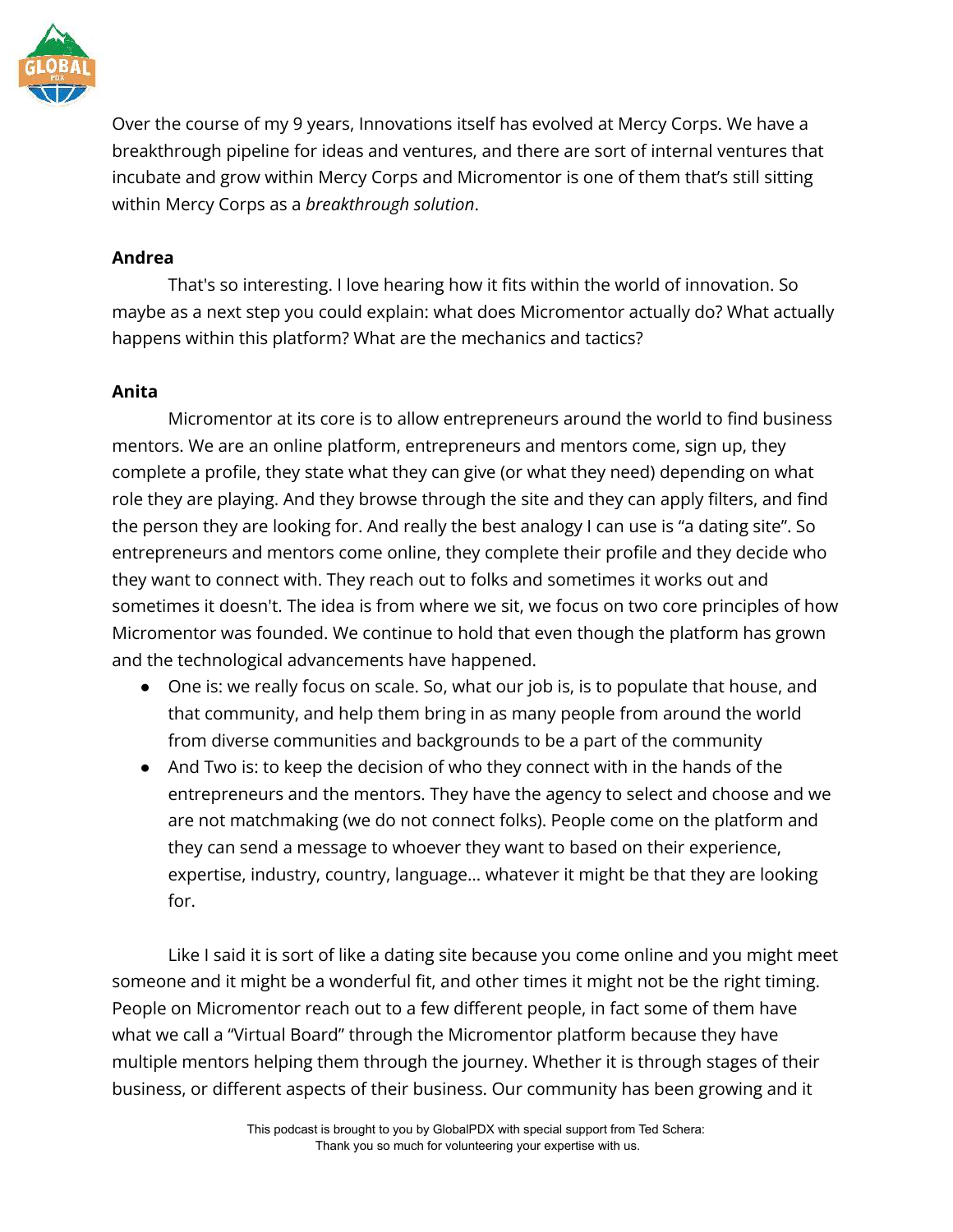

focuses especially on business mentoring. And all of our mentors are volunteers, they are providing this at no cost, we provide this at no cost to entrepreneurs and mentors don't get paid for this. So really, why I get so excited is because it is a movement that is really powered by altruism, and folks who want to give back, and pay it forward.

#### **Andrea**

That's amazing, I know for me I have a few mentors in my life that have really made a difference in helping me navigate my career. You seem to be using "mentorship" specifically with this. Maybe you can explain a little bit how you define mentorship, and what is different about your model at Micromentor that you think leads to success. I think there are a lot of informal ways to be mentors, but this might be a little more formalized. Talk about that a little bit.

#### **Anita**

Yes and no, in the sense of formal versus informal. I think one of the things that we do at Micromentor is that we have kept it broad. The definition of mentorship is relatively broad. In fact when I first started I remember, whenever I was in conversations with partners or donors they would say, "What is the difference between mentoring and coaching?" and I am sure that there is an answer to be given that would sound alright. But usually at the core of this is when you are running a business, entrepreneurs are lonely. They are struggling with challenges. They are looking for somebody who can help them get unstuck. And answer some questions. Now that could be a person who calls themselves a mentor, coach, or a subject matter expert, or whatever it might be. That can be a lifelong relationship, it could be a one hour conversation, or it could go on for months. So what we focused on is really the challenges that entrepreneurs come with and providing a community of resources that they can access without having to rely on the people they know, and the networks they have. You know, Andrea, you and I can probably look at our phone and find 5 people we can call if we are stuck with something. But most microentrepreneurs around the world, especially in countries and places and communities where those kinds of resources are not readily available. What we want to offer is that you take the *finding* out of it, you don't have to rely on the social network. So that was the key part is focusing on the journey of the entrepreneur, and where they might be getting stuck, rather than labeling mentoring as, "it has to be this or that".

Once they come to the platform, mentors on Micromentor offer any spot mentoring (which is like you know having one conversation and talking about an issue that is very specific about the business), or it could be a relationship that has just sort of blossomed and grown over the course of five years. And we have both, and then there's everything in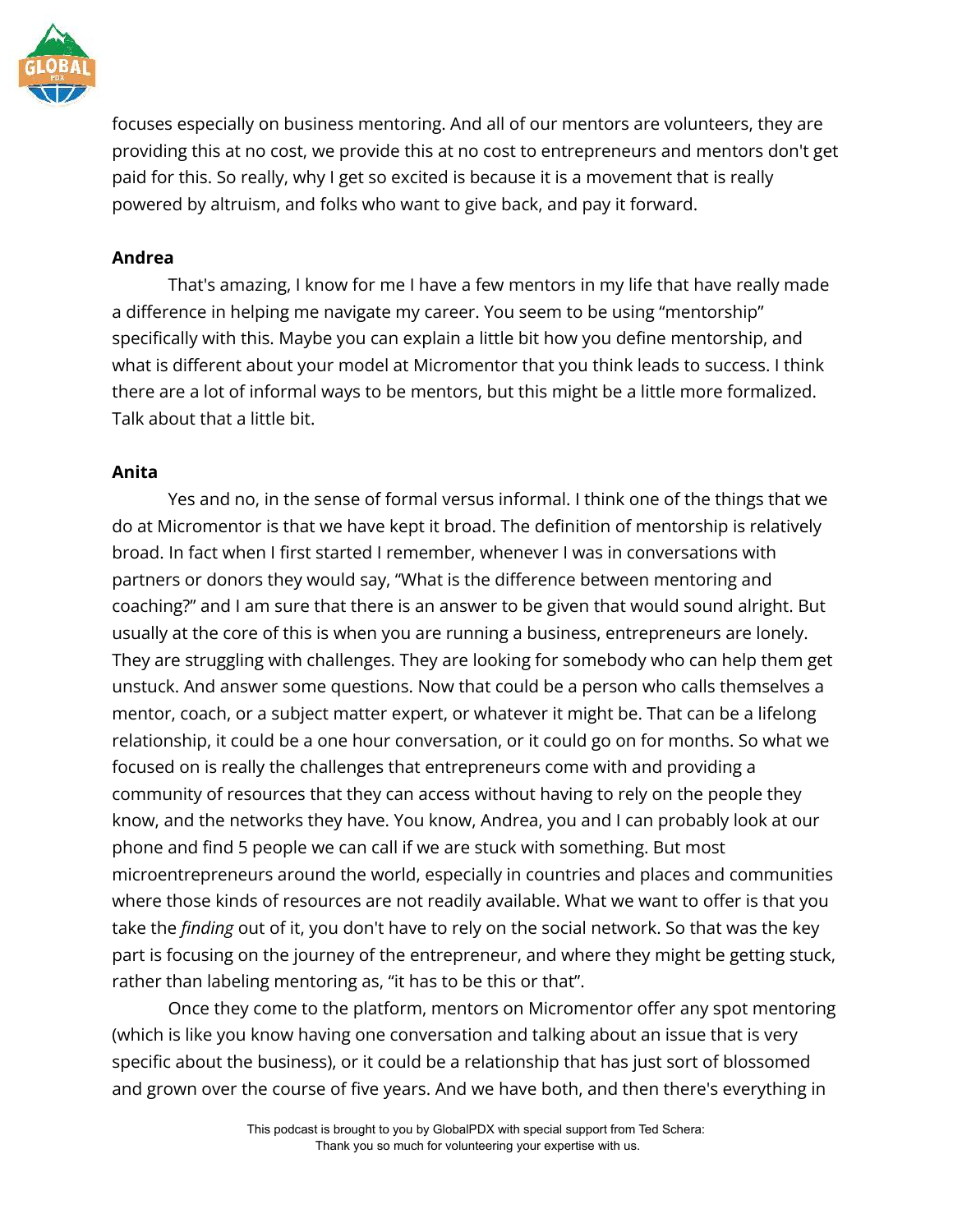

between. So some of the personas or archetypes we use are "subject matter expert", "project manager", you know because sometimes mentors come in and help you just make sense of all the different things you are worried about (even for myself that happens!). Lots of things are on my mind! Sometimes I have to just, now I've developed the skills to be able to say, "Okay, let's prioritize which ones are going to be the most important, have the highest leverage on my business, or you know what are the ones that are so urgent that need to be addressed." Project management as another piece, and then there is the "Life Coach" archetype. Somebody who's been there, done that, have invested in their own personal growth, they have something to give back that is more well-rounded, and really all of those are available. And people are there who can offer that kind of help. And it's wherever the entrepreneur is at, and what stage of business they're in, and what sort of challenge they are faced with. So we really keep it broad in terms of defining mentoring. Really our metric is: are they getting helped? And are they able to feel like they're supported through their mentor? And then make progress on the business from there.

#### **Andrea**

It's amazing, I love everything you're saying, especially highlighting that it can be potentially lonely and you get stuck sometimes. I think that could be true in many types of leadership roles whether you're the entrepreneur, or whichever type of thing that you're trying to lead.

So you're mentioning a lot about *accessibility* and *Global.* So can you talk a little bit more about how you see the model that you're using… you know what change are you doing beyond the individuals, or or kind of how you're thinking about this model being so different? I think the accessability piece is huge, right? When you're talking about: within my network I have people I can call. But most people don't start out that way and I've had to find my way to navigate that and you're kind of making that more accessible to people.

#### **Anita**

Right. One piece of this was, you know, are we truly making this democratized and open and available to the entrepreneurs that needed most? So our goal was to focus on the Global South, and within the United States to focus on BIPOC entrepreneurs (the folks that traditionally might have limited access to Social Capital networks/resources). So (A) was the geographic reach of where Micromentor was present. So Micromentor is available in English, Spanish, Bahasa Indonesia (in servicing Indonesia the country and the entire nation (in fact now is the national mentoring platform in Indonesia)), Arabic for the middle east region, and we recently started initiative in Somalia supporting entrepreneurs that are in Somalia, Ethiopia, and Kenya. And the Somali Refugee population is in Ethiopia and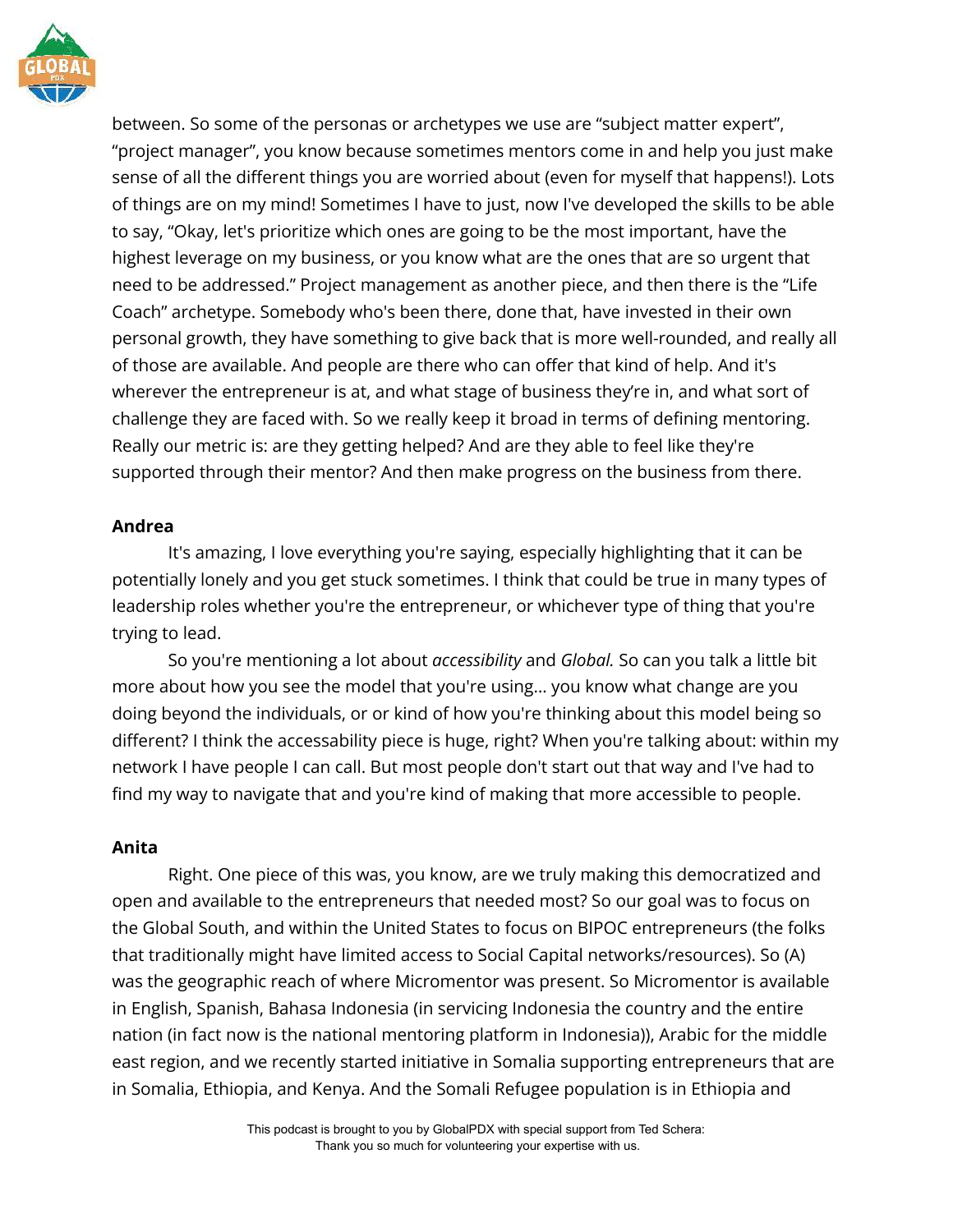

Kenya so the platform is available in Somali. So language is one way that we can make it accessible.

The other thing we focus on is the ratio of entrepreneurs to mentors. So we've seen that having one Mentor for every 3 entrepreneurs is really sort of like the healthy metric that we track. And when we look at that ratio it's not just globally but also by region and by language. Because we've seen that while cross-border connections are extremely powerful (in fact over 60% of all relationships are happening cross-border). So you have entrepreneurs from Mexico who are connecting with somebody in India, someone from Jordan who's connecting with someone in the United States, but it's important to build trust. So we ensure that we get recruiting mentors from the countries where entrepreneurs are coming. So we're looking at that balance and that's sort of an important piece.

Then finally I already mentioned that scale is important but mentoring has been recognized, its continuing to gain prominence, yet it remains siloed within small communities and within individual programs. There's every single incubator, excelerator, small business, you name it, has a mentorship element and a component, but they are all sioled. So what we are trying to do at Micromentor is really be able to create a global network effect. Where organizations can power their mentoring programs using Micromentor's technology and community. So there is no reason to continue to invest and build one more silo when they can house their mentoring initiatives on Micromentor and take advantage of either the entrepreneurs or mentors.

So the way that I like to describe this is: imagine Micromentor as sort of this global house and different people can have rooms in this house. But at the end of the day they are all part of this same global community. The state of New York, for instance, runs their mentorship program on Micromentor's technology. So they have their own branded house which is now sitting on top of Micromentor's technology. Similarly I mentioned that the Indonesian government (the national government for SMEs and cooperatives) are housing their mentorship program to support their large initiative that they have by supporting hundreds of thousands of micro-entrepreneurs in Indonesia housed on Micromentor's Global platform coming in through that Bahasa indonesian-powered door. But Indonesian entrepreneurs have access to the global pool of mentors. We also run employee engagement initiatives with companies like Moody's, and TripAdvisor, SMP Global, Verizon, who are bringing in their employees as volunteer mentors who are now able to serve as mentors for anybody around the world. So our goal is A) make it easy and accessible, have the technology, but really break down some of these silos so folks can continue to be part of this Global Network Effect. So we're hoping that this can be the key that takes mentorship to that next level, in addition to just having scale, making it step outside of these small programs that are managed manually, even if technology is used, it's hard to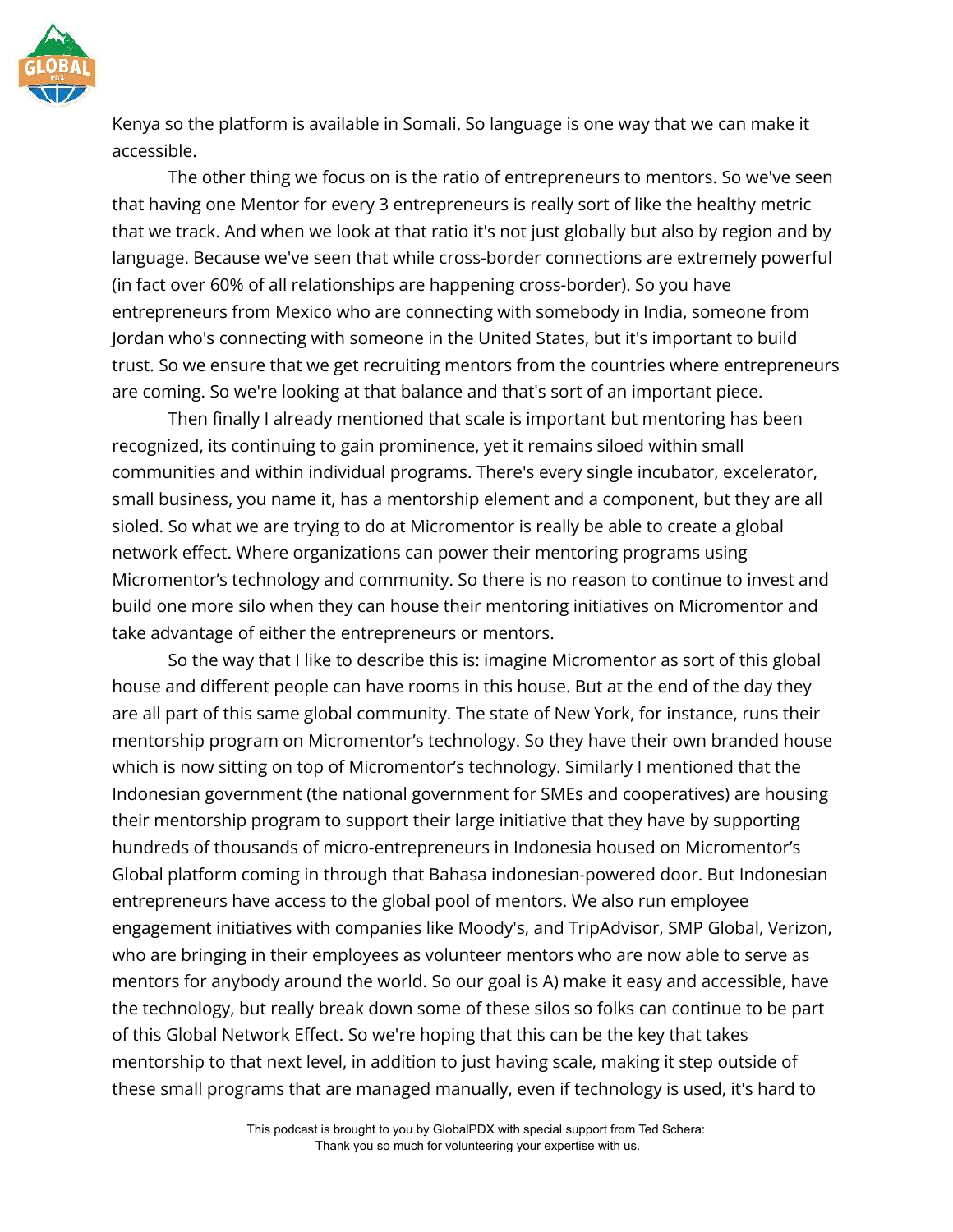

get mentors. It's not easy, and often when you talk to a mentorship program they struggle with 2 things:

- 1. It's hard to keep finding new Mentors, you're tapping in on the same mentors over and over again and
- 2. You're doing this on a spread sheet and connecting with folks.

So while those problems are inherent I think we're saying, "How could we think of this as a systems change where mentoring is important but how do we embed it into the system that people are used to already?"

## **Andrea**

You are almost doing systems change around *people interacting with people.* So technology is such an important part of it to enable it, and make it easy, but also there's such a human element into what you're creating that social interactions and trust. So maybe for our audience just as they are listening to this, you could give us an example of a success story to really bring it in and personify how you have created some change.

#### **Anita**

I am always excited about telling stories from Micromentor's community and you know people that find their either mentors or the entrepreneurs, and I say that because mentors often tell us that their life was changed in (what they believe is) more significant ways than they were able to give back. So it is actually a two-way street. So when you talk about a success story it ends up being both sides (the entrepreneurs *and* the mentors).

So Andrea you asked about a success story and there's thousands of them on the Micromentor platform and I will say that every time we get a glimpse into the life of an entrepreneur and the mentors they have worked with, it's really the thing that gets us all juiced-up, and excited to keep doing the work that we're doing, because sometimes we can get, you know the numbers are what we see and we don't see the faces and stories. I love telling stories and I want to share a story with you about George. And George is a Kenyan-based entrepreneur and he, much like many entrepreneurs around the world, was facing financial difficulties and really he was a person in the community that was already helping people in his community, just out of the goodness of his heart. And his wife suggested that why not he think about ways that he can formalize and do this help in a way that was actually going to support their life, their household, and create a business but also do the thing that he really loves doing. So George started a venture of running small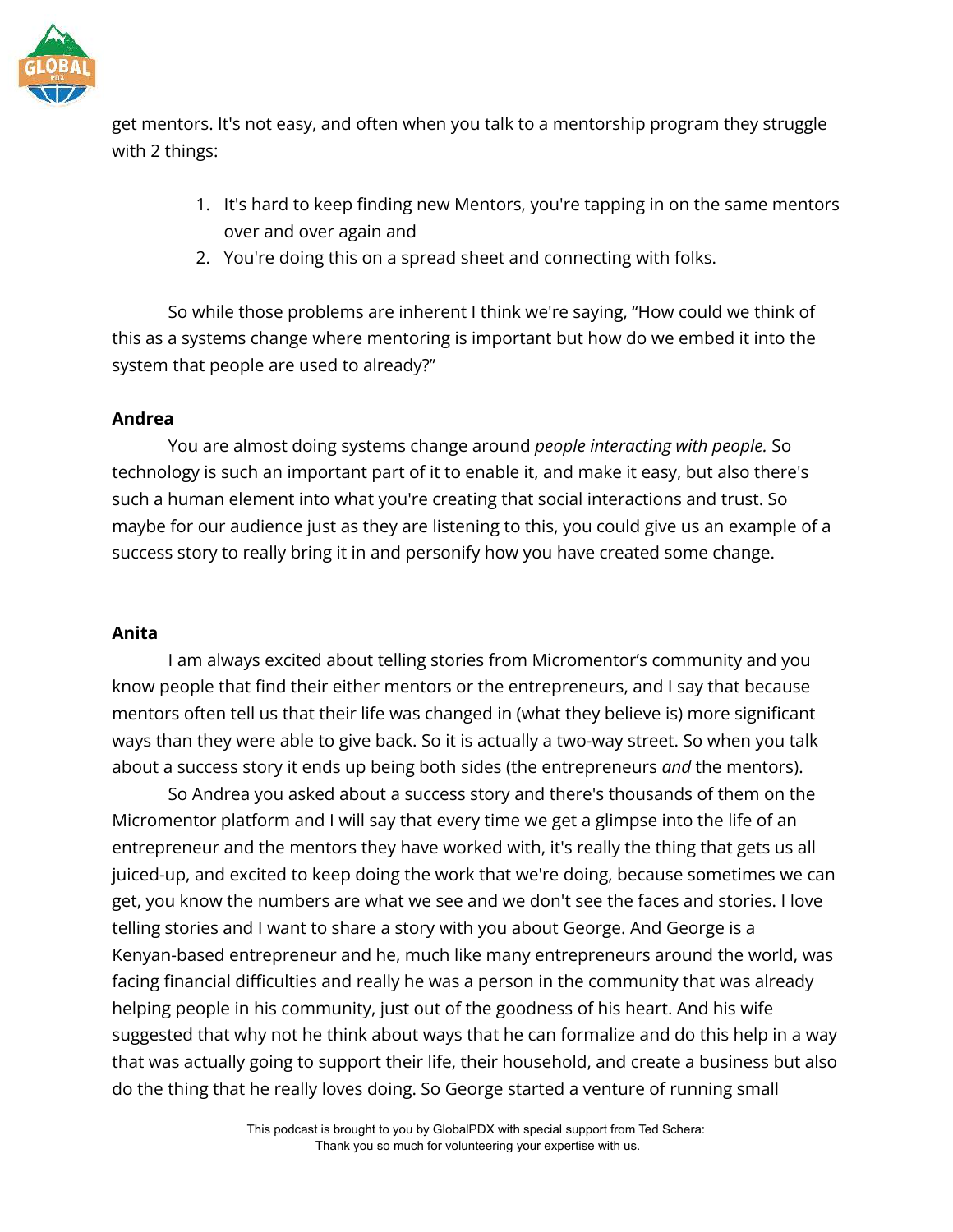

errands, for a fee, to help people within his community. And then he created a business online to provide services and he started this business called "Errands Guy". Which was, you know, he was able to do more of what he was doing but systemize it and also be able to pay for his own family expenses, but his business really grew and Errands Guy was starting to scale and it had a larger sort of logistics operation. And he decided to start a logistics company to be able to do a subscription basis for small and medium-sized businesses. And once he started this, he was able to employ young people from within his community to start doing this work.

The time when he joined Micromentor, George's logistics company was still sort of raw and undefined, and he needed help developing a strategy and a structure. And he wanted to bring this vision to life. So he signed up on Micromentor and ended up working with several mentors on various different aspects of business. But the person that he ended up working substantially with was a Mentor named Valeria.

And Val was able to work with him on assistive technology, and create a business called *Innovate Now* and is continuing to build out his Venture in so many different ways that he says he wouldn't have been able to do without the help of his mentor. Not only was she able to listen, think through all the challenges that he was faced with, and he had a partner that didn't have to be his family and friends and his wife and you know somebody else that was able to sort of thing through this. But he was able to really sort of push through any of the barriers that he had, or the blockers that he had, working with his mentors (including Val). And what I think makes this such an interesting and powerful story is that he ended up founding a separate organization called *[PWDgigs.com](https://pwdgigs.com/)* because he was able to find gigs for people with disabilities, to help in his business. So here he was: he started the Errands Guy, started the logistics company to help small and medium businesses, and then founded this other company and was able to give work for people with disabilities to be able to, you know sort of, support his other ventures (and whether it was the errands or the logistics for small businesses). And really that cycle, and that impact (the layers of impact) is what just sort of always blows my mind. When you're able to really empower and support change-makers like George, it supports not just one person but an entire community.

#### **Andrea:**

That must be amazing too, because there's no way you can even track the ripple effect of that impact. So you can focus on George and the mentorship program, and what he's created but obviously you know supporting somebody like him through that venture must have impacted so many other people. So how do people like George and Val become involved? Like how do you get involved with Micromentor?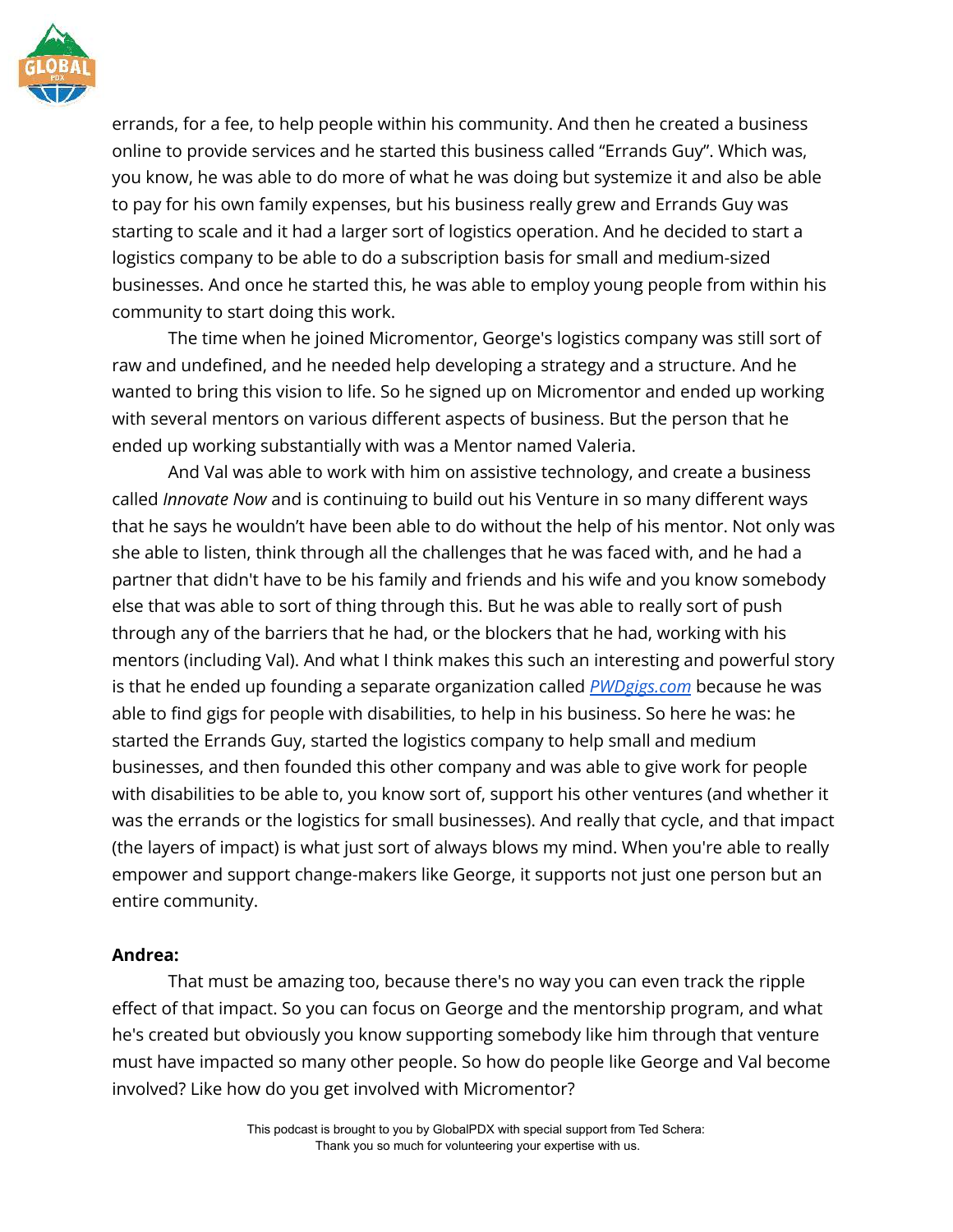

#### **Anita**

So as I mentioned, getting on Micromentor is pretty straightforward, people can find us through different means. But we've been able to really achieve the kind of scale that we have primarily through tapping in through social media. Folks find us with our ads that we place on Facebook, Google, Instagram, now we've started on YouTube, and we have a small presence on Tiktok, and we're trying to get to places where entrepreneurs are. You know even in a refugee camp in Jordan, people have access to (I wouldn't say everybody but), folks find a window into the world through a phone. A mobile device. And Facebook tends to be really the place where most people are finding out, getting information. So that's a great place for us to be present, to provide this sort of information, have people both find a mentor and volunteer, and give back as a mentor as well. So many people find us through social media outlets.

We also show up in Google searches, when you look for business mentoring Micromentor ranks pretty high up there now so be your folks find us through that. And the third way people find us is through Partners. As I mentioned we have, you know, organizations that we work with and they're housing their initiatives and they're also able to promote Micromentor through their own networks and so we have Partners through whom mentors and entrepreneurs are coming in. If I'm not mistaken one of George's mentors was a gentleman who was an employee at Verizon, and we have an employee engagement program through Verizon. And so he joined micromentor through the Verizon employee engagement program and ended up connecting with George who was in Africa. That's really the story that even my mentor tells me is what's so beautiful is that the most unlikely of connections and relationships happen within this format and setting.

## **Andrea**

What an awesome thing to be kind of enabling such positive Global Connections as well. I think that we're in a bit of a divisive time in the United States and in the world, and so creating something that enables those types of really positive human connections is just really amazing to hear about. So you have mentioned scaling a few times, and we just heard George's one story, but what is the scale of Micromentors impact?

#### **Anita**

Micromentor is, what we believes, the world's largest business mentoring platform today. When I started we were about nine hundred or so coming to Micromentor annually. Now, in this past year (in the year 2020) we had 63,000 entrepreneurs join, and over 16,000 mentors join our community.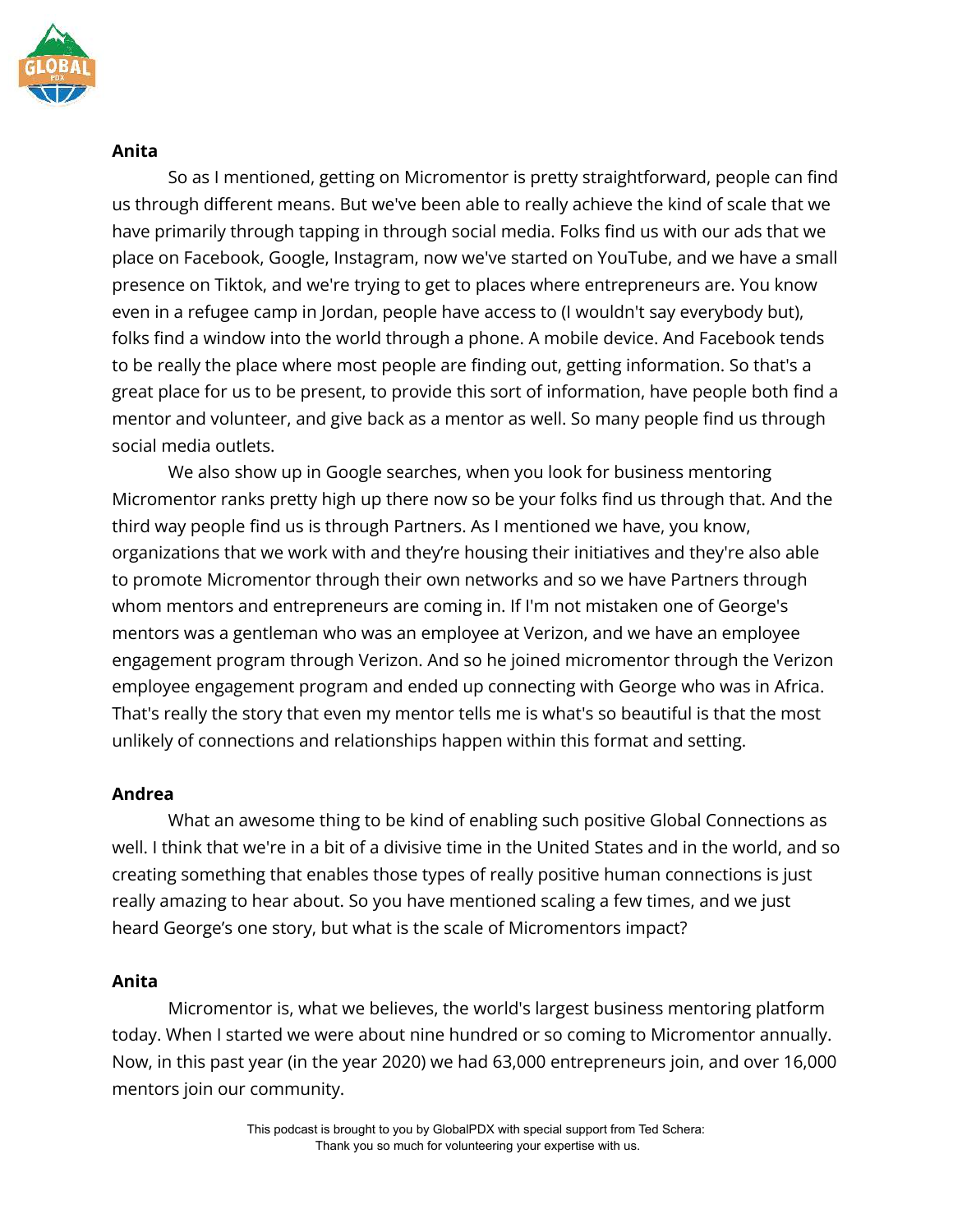

#### **Andrea**

That's a lot more than 900!

## **Anita**

Yeah! It's a lot more than 900! And the year before that we were at 25,000, and then the year prior we were 10,000, and the year prior we were 4-5 thousand. And this year we are tracking to reach 150,000 entrepreneurs from nearly 200 countries. People signing up from nearly 200 countries. Our goal is to reach millions. And really when I think about that number there still feels like there is a lot of work to be done. This is where that systems change element really becomes important. How do we embed into networks and communities that are working around the world in large volumes (whether that's existing platforms, whether that's banking structures). We work with several financial institutions now where we are starting to embed micro mentoring as an important component side-by-side with capital loans (and other financial instruments that are being offered to small businesses). So we are really just entering into that space and hoping that will take off. So I gave you pure numbers, but last year alone about 6,000 hours of professional support was offered to entrepreneurs, an estimated 15 million dollars in pro bono volunteering work that was provided by our mentors from 126 different countries across 57 different industries. So it sort of spreads across the whole gambit.

## **Andrea**

Do you have a sense of how COVID has impacted some of those entrepreneurs, or how your program was able to grow despite COVID over the last few years?

## **Anita**

One of many things that happened during COVID (one of many things that happened during COVID) was people were able to look beyond preconceived ideas: that mentorship needs to be across a table in a coffee shop, or at an office. And that connecting with folks virtually was really the new way to be. It broke down some barriers that folks might have had about an online mentorship program. That might not be individual people, but donors, institutions, partners, funders, that whole group of folks who had some ideas about what might be the key elements of a mentoring program, for lack of a better word.

So that happened but we saw small businesses shutting down their doors in the largest, sweeping scale that we have ever seen in our lifetimes. So mentors stepped up in incredible ways. We were able to make a mentor task force called the *COVID Response Taskforce*. And we were badging mentors who were stepping up and saying they were going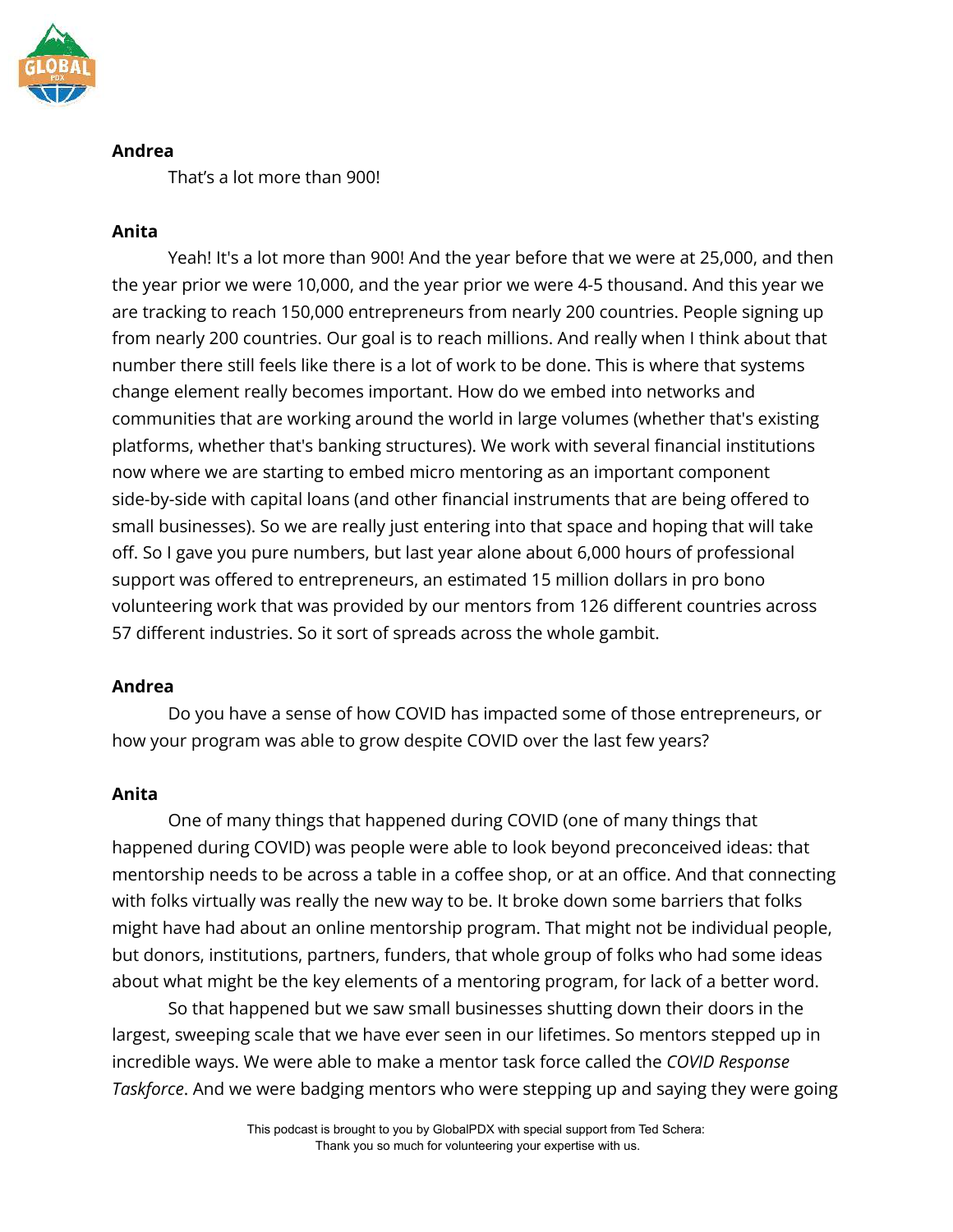

to respond to every message they received. It was an incredible outpouring of support. We had several thousand mentors sign up on the platform. What we saw from a survey was they were 16% to see COVID support resources as a result of working with a mentor. They were 26% more likely to be successful in securing support that was being offered as part of the COVID support structure either through government or other partners.

And most importantly, one of the things we started tracking this year was psychological well-being. Folks feeling that support, and help, and feeling better about their situation. That was something we have been tracking and measuring. We saw there was an uptick in that when that had a connection with a mentor. So these were some important pieces and when we talk about impact, we look at… scale is one element of it because our theory of change suggests that when entrepreneurs have access to a mentor they are able to make better decisions, improve their skills, have access to resources, and ultimately why we are doing this is so they can have venture-level outcomes. And jobs is really what we are measuring (at the end of the day, how many jobs are being created). What COVID did was give equal (if not more) importance to *jobs being retained*. Because we saw so many of them being lost. So we started measuring jobs retained, businesses that survived, new businesses being started, as well as net additional jobs being created. Even though as George's story indicates, the impact doesn't stop there. It is far broader and wider than this could be, but COVID really brought it to the forefront. How we think about impact, adding psychological well-being measures, and including jobs retained were two significant things we did on our end.

#### **Andrea**

That's, I think, inspiring for hopefully a lot of our followers. Just thinking about the silver linings of moving to the virtual world and how you can actually create more connections sometimes, versus less. Because I think a lot of us were missing some of our connections. So you mentioned that you have a mentor, in one of your responses earlier. So what does mentorship mean to you personally?

## **Anita**

It's been life changing, for me. My mentorship journey through the years has been life changing. I think only when I started this job was I able to go back in time and say, *Who were mentors in my life*? There were several. Teachers, friends in the community, folks who believed in me when I wasn't able to believe in myself. I had a professor when I was in Community College who, he said to me one day,

"What do you want to be?"

And I said, "Well, I think I want to be an accountant."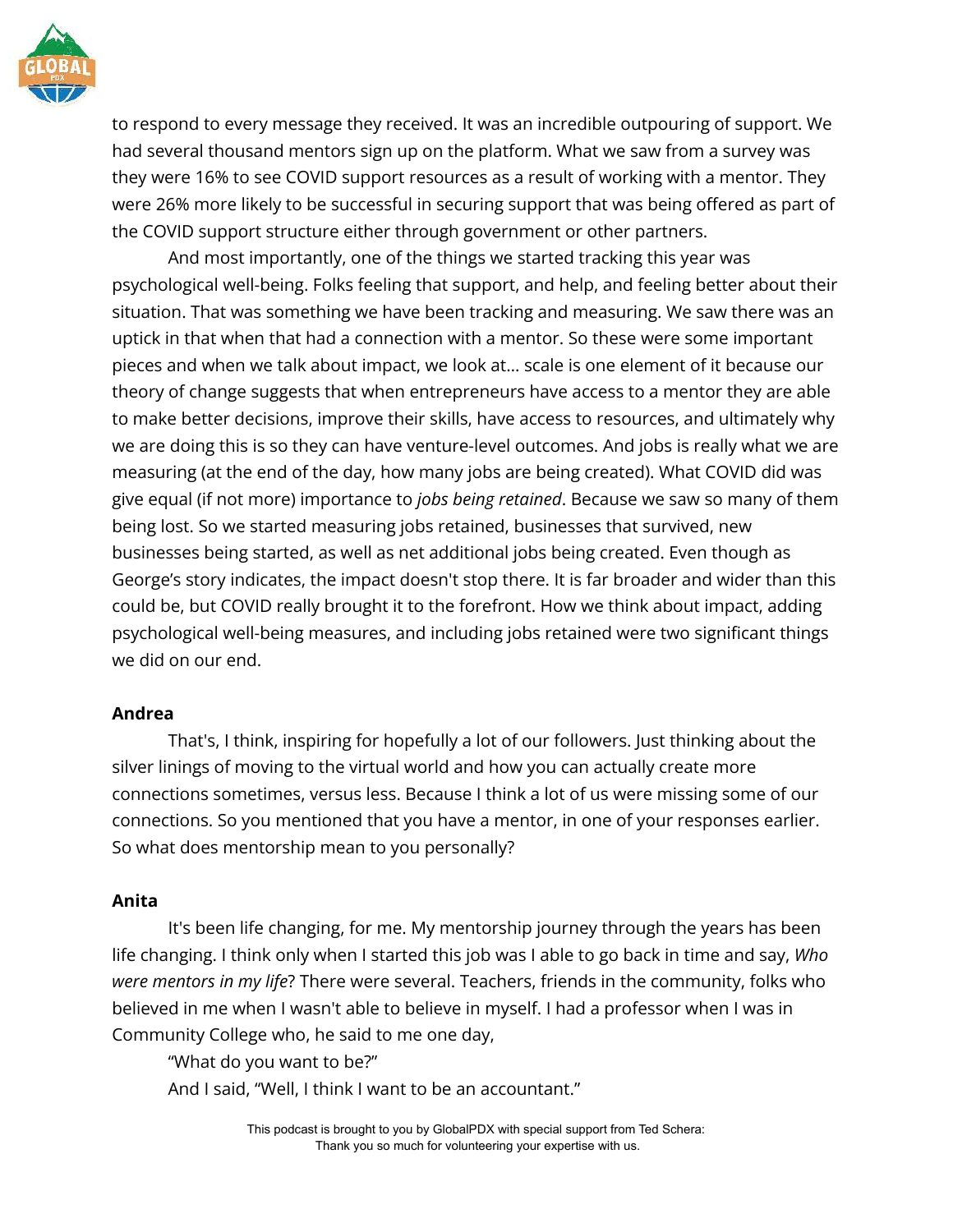

And he said, "Why?" I mean it's, nothing wrong with being an accountant he was just was curious why I wanted to be one.

And I was like, "Well, I don't know… I took accounting classes…" I had a very fixed mindset because I done my, what they call "pre-university courses", in India was accounting so I just believed that that's what I have to do.

And he's just said, "You know, you can be governor of Oregon if you wanted to! What makes you think that you have to be only an accountant?".

Or rather that specific role. And you know as it turns out I would have been a very bad accountant! I have people who do that much better than I ever could. And it was that moment of just allowing me to think differently. There are other possibilities and I could be doing something else. And one of the co-founders of ASWERA, she is a dear friend, and she just showed me how she could balance having a full-time job, and being a mom, and still pursuing the things that really mattered to her with volunteer work and that was also sort of new to me. So there were a lot of people along the way, now that I look back on it, who were able to provide that sort of life changing advice or be that person but most significant for me has been my work with Brian, who's my mentor, who we found through the platform.

#### **Andrea**

It's definitely a good sign when the person who manages something also uses the product

#### **Anita**

Absolutely! Brian was the founding COO of the Build-A-Bear Corporation and after being in several executive roles decided to commit his life to supporting social impact leaders around the world, and joined Micromentor. It's an Avenue for him to find other social impact leaders and that's how I found him and actually somebody on the Micromentor team connected with him and then she said, you know, this would be really great mentor for you, and I ended up messaging Brian online, and we connected. The journey with him has been just incredible. It's the life-coach-version of The mentor that I mentioned along the Spectrum. He certainly does a lot of sort of spot mentoring and subject matter expertise but you know he was a he certainly is the "life coach" sort of mentor. He helped me both believe in myself, but really come face-to-face with my own resistance and places where I might be stuck, not necessarily from a skill standpoint, but as a leader. So in my leadership Journey it's been… I don't think I'll have words to describe how incredible that support has been for me. I often joked with him that I get upset sometimes when he has something to say and gives me advice, and I know when that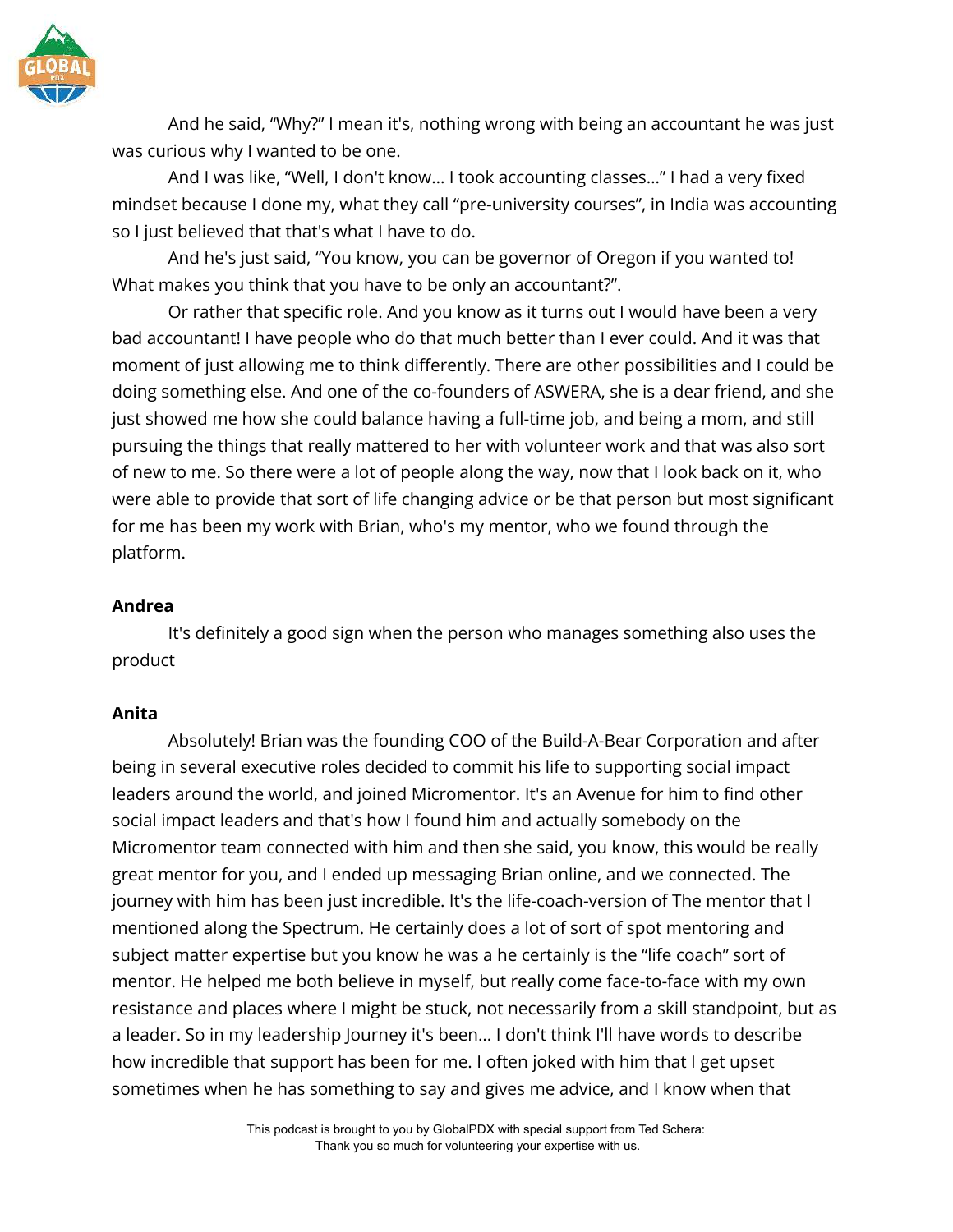

happens that I'm hitting those resistance points. He is saying things to me that nobody else would because he has nothing to gain from this but to see me succeed and by association for Micromentor to continue to grow and thrive. And Brian's a mentor to several other entrepreneurs around the world who are doing social impact work. So have to say that mentoring is unequivocally life-changing.

## **Andrea**

That's really beautiful. And kudos to Brian. I think if he's having an impact on you he must be having that many others as well! So you know you've mentioned so many positive stories but I also know that managing a small organization over the last few years has probably been challenging. So what's something that keeps you going? What keeps you feeling hopeful and motivated?

## **Anita**

You are right, Andrea, and I am sure that you know the feeling! There are a lot of challenges, in fact. There's sort of a big one that I'm thinking about, and trying to see how we can all tackle as a company, as we step into 2022. They're never ending, there's always a new thing on the horizon.

But what keeps me going is really stories like George's. And we have, during our monthly gatherings with staff we highlight stories and we are able to see what our work is powering at the end of the day, and I think that has been super energizing and helpful. The other thing I will say is that the team, the folks that are on the Micromentor journey with me, Motivate me, they inspire me, they keep me going. And seeing everybody's dedication, everyone on the team feels so deeply, and cares so much, about supporting entrepreneurs and so passionate about the work we do, and the impact it has, that it's infectious. On a daily basis it is never hard for me to go to work (even though I am not physically going anywhere these days). It's never hard for me to go to work because I know that I am joined by a group of people from around the world who care as deeply about Micromentor and mentoring as I do.

And when I'm not thinking about work, really the thing that feeds my soul and feeds my belly is *cooking*. Really cooking is my love language, and how I decompress and unwind. In fact a couple of my girlfriends were here, maybe three weeks ago, and they said, "you look tired."

And I said "Yeah, I am really tired, so I need to cook a big meal!"

## **Andrea**

Well it sounds delicious!